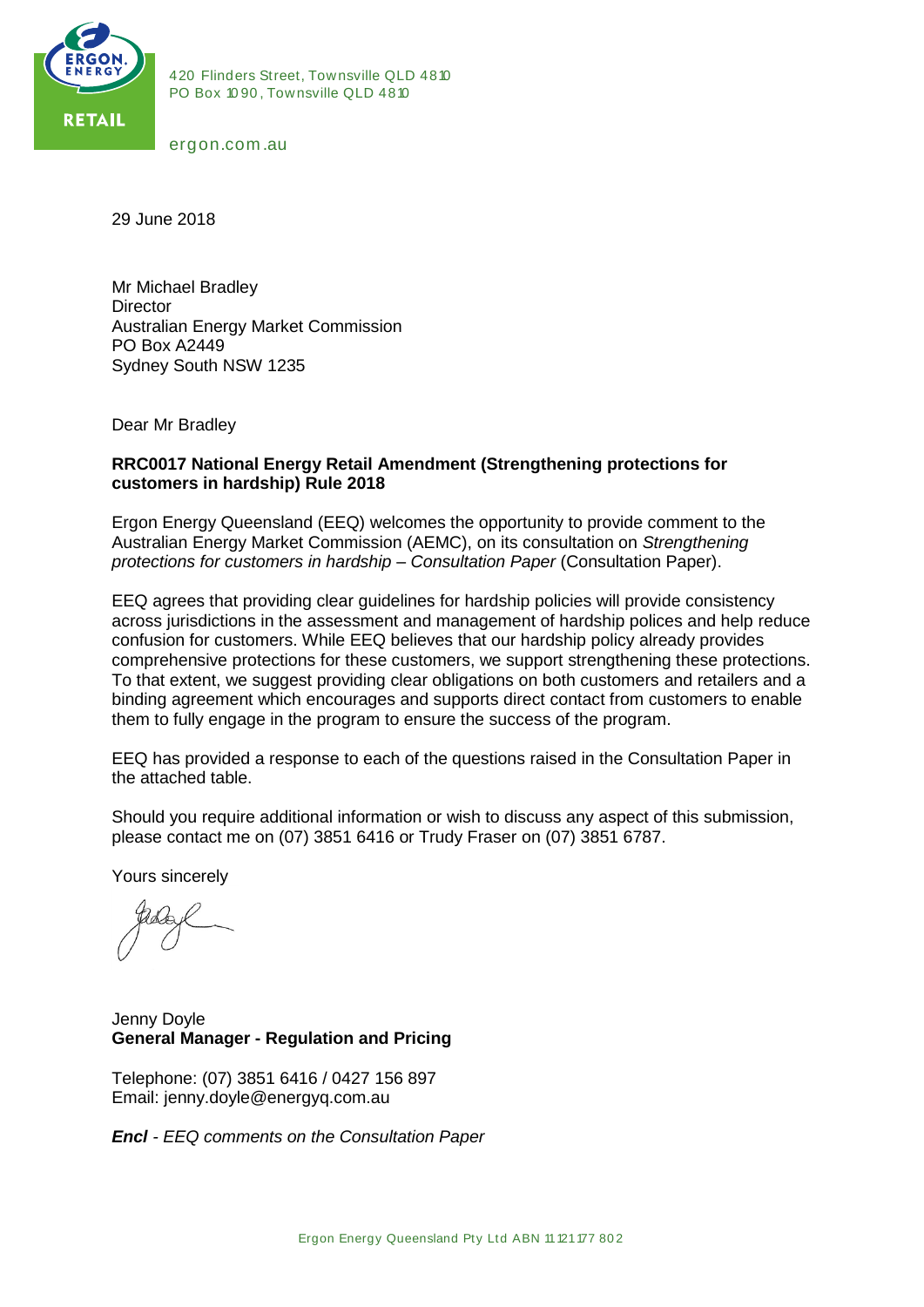# Strengthening protections for customers in hardship

| <b>Consultation Paper Feedback Question</b>                                                                                                                                      | <b>Ergon Energy Comuoment</b>                                                                                                                                                                                                                                                                                |  |  |
|----------------------------------------------------------------------------------------------------------------------------------------------------------------------------------|--------------------------------------------------------------------------------------------------------------------------------------------------------------------------------------------------------------------------------------------------------------------------------------------------------------|--|--|
| 1: Rationale for rule change – adequacy of the current approach to hardship                                                                                                      |                                                                                                                                                                                                                                                                                                              |  |  |
| a. To what extent do you consider that the current<br>approach to the application of hardship policies<br>provides adequate protections to consumers in<br>financial difficulty? | EEQ agrees that whilst the current approach does provide protection to hardship<br>customers, there is a need to outline specific obligations of both retailers and<br>customers.                                                                                                                            |  |  |
|                                                                                                                                                                                  | Customer expectations are changing and many believe being in the hardship<br>program means that their debt does not need to be repaid. A guideline that includes<br>customer obligations as well as retailer obligations will assist in managing customer<br>expectations in line with retailer obligations. |  |  |
| b. Are general obligations that are more difficult to<br>enforce leading to inadequate consumer<br>protections?                                                                  | EEQ believes that specific obligations regarding customer responsibilities, including<br>payment obligations and contact with their retailer, should be outlined to alleviate<br>customer confusion as these responsibilities currently vary between retailers.                                              |  |  |
|                                                                                                                                                                                  | Customer willingness to liaise with their retailer and comply with their<br>responsibilities of the hardship program sometimes makes it difficult for hardship<br>programs to manage customer accounts.                                                                                                      |  |  |
|                                                                                                                                                                                  | EEQ believes there should be a provision within the guildeline addressing customer<br>exit of the hardship program due to non-compliance. Notwithstanding, we believe<br>that EEQ's hardship program provides adequate protections to customers.                                                             |  |  |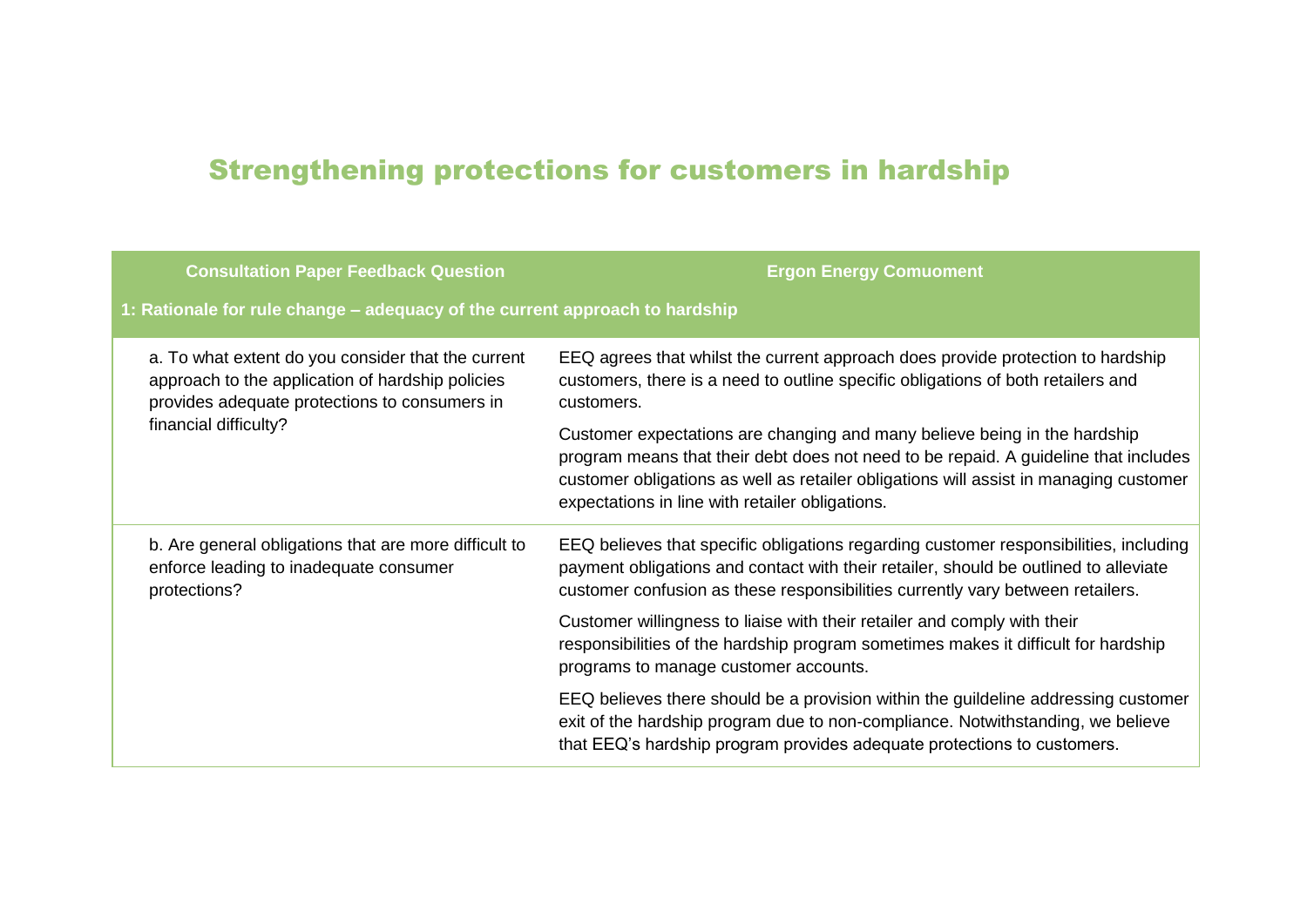## **2: Hardship indicators**

|                      | a. Do the current indicators appropriately reflect the<br>success or failure of hardship policies in protecting<br>consumers who are facing financial difficulty?<br>Please explain your perspective.                                                          | EEQ has found that engaging customers to comply with the roles and<br>responsibilities of the hardship program has been challenging. Success of the<br>hardship program ultimately relies on customer participation with regard to payment<br>plans, reducing usage in line with their capacity to pay and accepting the advice of<br>their retailer with regard to reducing consumption. Customers exiting the hardship<br>program for non-compliance is common due to customers not engaging with the<br>program. |
|----------------------|----------------------------------------------------------------------------------------------------------------------------------------------------------------------------------------------------------------------------------------------------------------|---------------------------------------------------------------------------------------------------------------------------------------------------------------------------------------------------------------------------------------------------------------------------------------------------------------------------------------------------------------------------------------------------------------------------------------------------------------------------------------------------------------------|
|                      | b. Should the hardship program indicators reside in<br>the binding Hardship Guidelines as proposed or<br>remain as separate to the Guidelines as a stand-<br>alone requirement in the NERR? Please explain<br>your perspective.                                | EEQ suggests the program indicators should be a stand-alone requirement in the<br>NERR to enable consistency across the industry.                                                                                                                                                                                                                                                                                                                                                                                   |
| 3: Proposed approach |                                                                                                                                                                                                                                                                |                                                                                                                                                                                                                                                                                                                                                                                                                                                                                                                     |
|                      | a. Are you of the view that Hardship Guidelines that<br>include standard statements adequately protect the<br>long-term interest of consumers in financial<br>difficulty, while providing retailers with flexibility in<br>how they apply hardship provisions? | Standard, clear statements that include flexibility for the retailer would provide some<br>protections. However, EEQ believes a more binding agreement between the<br>customer and the retailer could exist.                                                                                                                                                                                                                                                                                                        |
|                      | b. Is there another approach that would better meet<br>the requirements under the NERL in relation to<br>customers in hardship, and allow retailers to meet<br>their obligations more efficiently?                                                             | We believe that a binding agreement would provide customers with adequate<br>protections, as well as providing the retailers with options in the event a customer<br>consistently breaks the agreement. We recommended that specific customer<br>obligations (such as payments and contact with the retailer) should be included as<br>these vary across retailers.                                                                                                                                                 |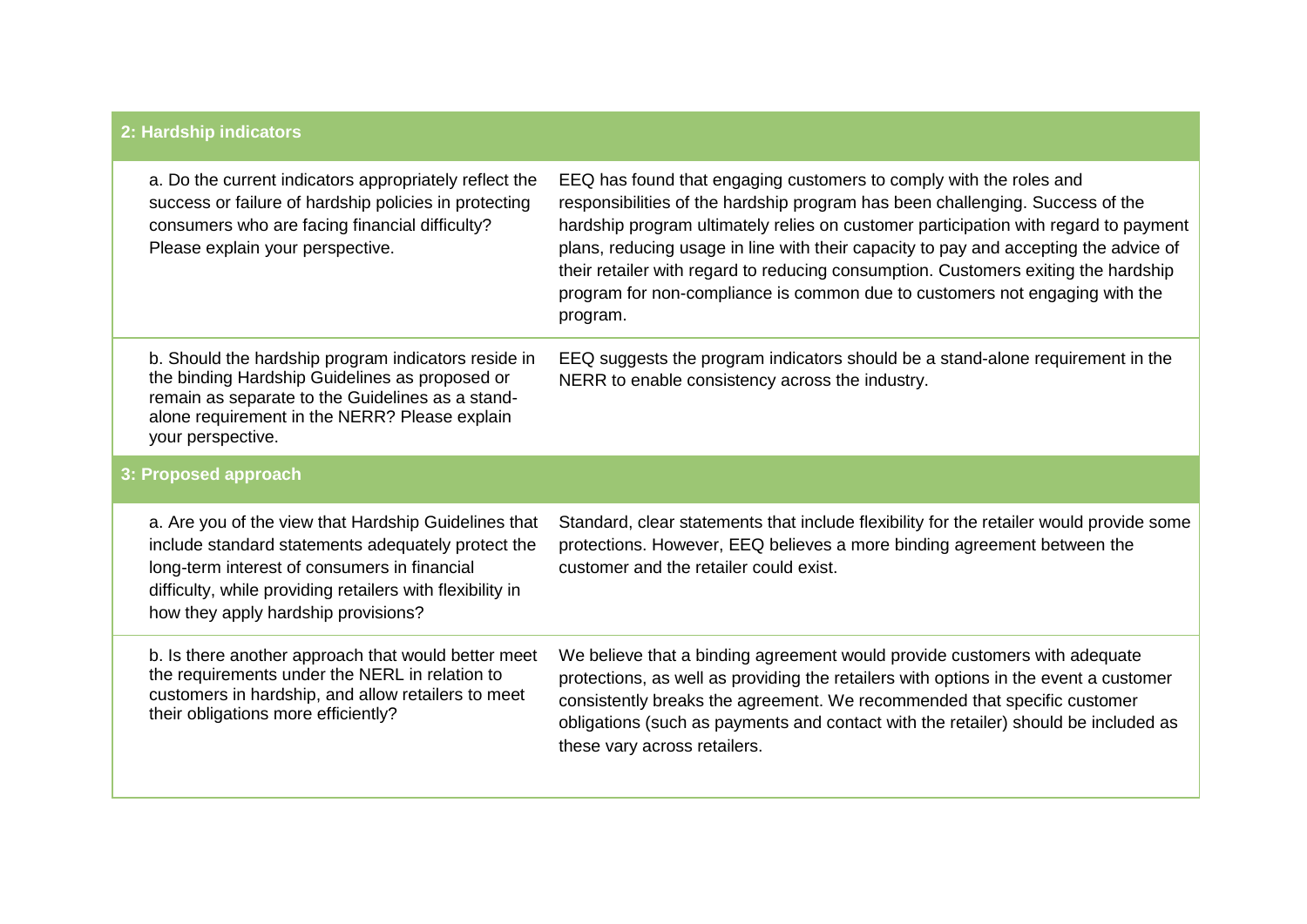## **4: Enforceability of Hardship Guidelines**

| The AER proposed that all the Hardship Guidelines<br>be enforceable. Do you agree that all aspects of the<br>guidelines should be enforceable? If not, what<br>aspects of the guidelines should or should not be<br>enforceable and why? | EEQ believes to the extent the guidelines are enforceable, there also needs to be<br>onus on the customer to ensure compliance with the guidlelines. Retailers should<br>not be held accountable for customers who do not comply with their obligations.<br>Obligations regarding customer compliance would need to be outlined to ensure<br>retailers are consistent in the criteria they apply when exiting customers from the<br>hardship program.                 |  |  |  |
|------------------------------------------------------------------------------------------------------------------------------------------------------------------------------------------------------------------------------------------|-----------------------------------------------------------------------------------------------------------------------------------------------------------------------------------------------------------------------------------------------------------------------------------------------------------------------------------------------------------------------------------------------------------------------------------------------------------------------|--|--|--|
| 5: Implementation                                                                                                                                                                                                                        |                                                                                                                                                                                                                                                                                                                                                                                                                                                                       |  |  |  |
| a. What transitional arrangements should be put in<br>place to require that retailers amend their current<br>policies to comply with the Hardship Guidelines, if<br>this rule were made?                                                 | EEQ's hardship program currently offers comprehensive protection for customers<br>and sets clear obligations on the business and the customer. If there is any material<br>change from our existing program, EEQ anticipates a transitional period of at least<br>12 months would be required to allow for system and process updates to be<br>completed.                                                                                                             |  |  |  |
| b. What aspects of the rule, if made, should be a<br>civil penalty provision?                                                                                                                                                            | EEQ acknowledges that the existence of a civil penalty provision helps to ensure<br>compliance and consistency across the industry. However we believe that the<br>success of hardship programs is reliant on customer co-operation. As such, EEQ<br>requests the reliance of customer co-operation be considered when reviewing civil<br>penalties to ensure retailers are not unfairly penalised when customers do not<br>adhere to their program responsibilities. |  |  |  |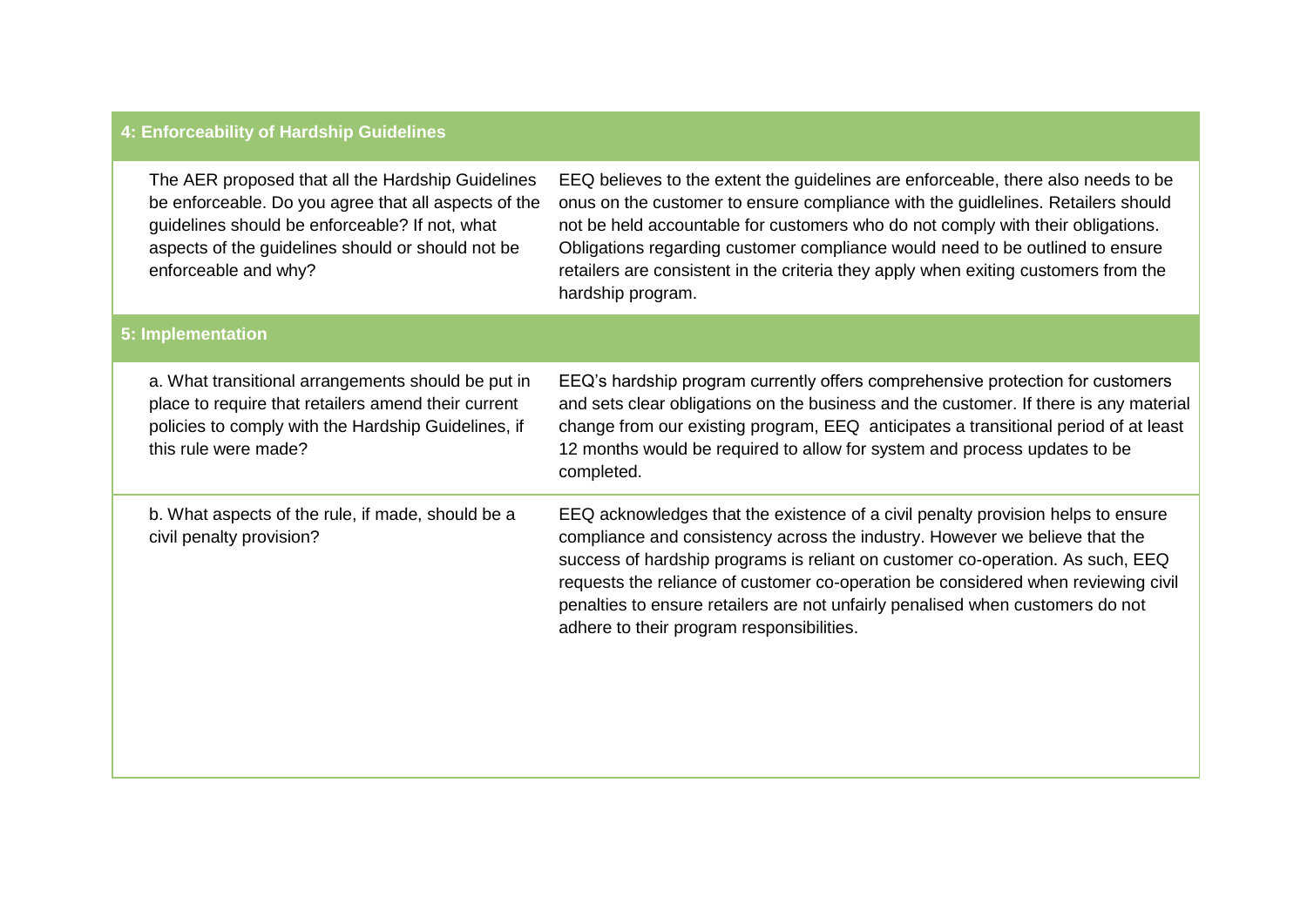### **6: Costs and benefits**

|                 | a. Please comment on the benefits and costs that<br>have been identified, in terms of their adequacy in<br>assessing the rule change proposal and any<br>quantification of those factors.  | EEQ acknowledges that the benefits would include consistency across the industry<br>including assessment, application and management of hardship programs.                                                                                                                                                                                                                                                                                                              |  |  |
|-----------------|--------------------------------------------------------------------------------------------------------------------------------------------------------------------------------------------|-------------------------------------------------------------------------------------------------------------------------------------------------------------------------------------------------------------------------------------------------------------------------------------------------------------------------------------------------------------------------------------------------------------------------------------------------------------------------|--|--|
|                 |                                                                                                                                                                                            | As EEQ's hardship program currently provides comprehensive protections for<br>customers the expected impact is minimal. The rule change may see an increase of<br>referrals to the program, which would result in an increase in costs due to additional<br>staff requirements, as well as system and process modifications.                                                                                                                                            |  |  |
|                 | b. Will improving hardship policies through the<br>Hardship Guidelines result in a cost saving to<br>consumers as a result in a reduction in bad debt?<br>Please explain your perspective. | It is recognised that early identification of customers in hardship, with or without<br>contact from the customer, is integral to the reduction in bad debt. Currently EEQ<br>customers are identified as being in financial hardship upon contact from the<br>customer.                                                                                                                                                                                                |  |  |
| 7: Form of rule |                                                                                                                                                                                            |                                                                                                                                                                                                                                                                                                                                                                                                                                                                         |  |  |
|                 | Are there amendments that could be made to the<br>proposed rule to better achieve the intent of the rule<br>change request?                                                                | A pre-determined criteria to assess hardship across the board will be difficult as<br>customers can present differently and the reasons for financial hardship can vary.<br>EEQ believes that possible hardship should be identified by frontline staff for<br>referral to the hardship program based on details provided by the customer, and not<br>predictive modelling. The rule should also outline specific obligations of both the<br>retailer and the customer. |  |  |